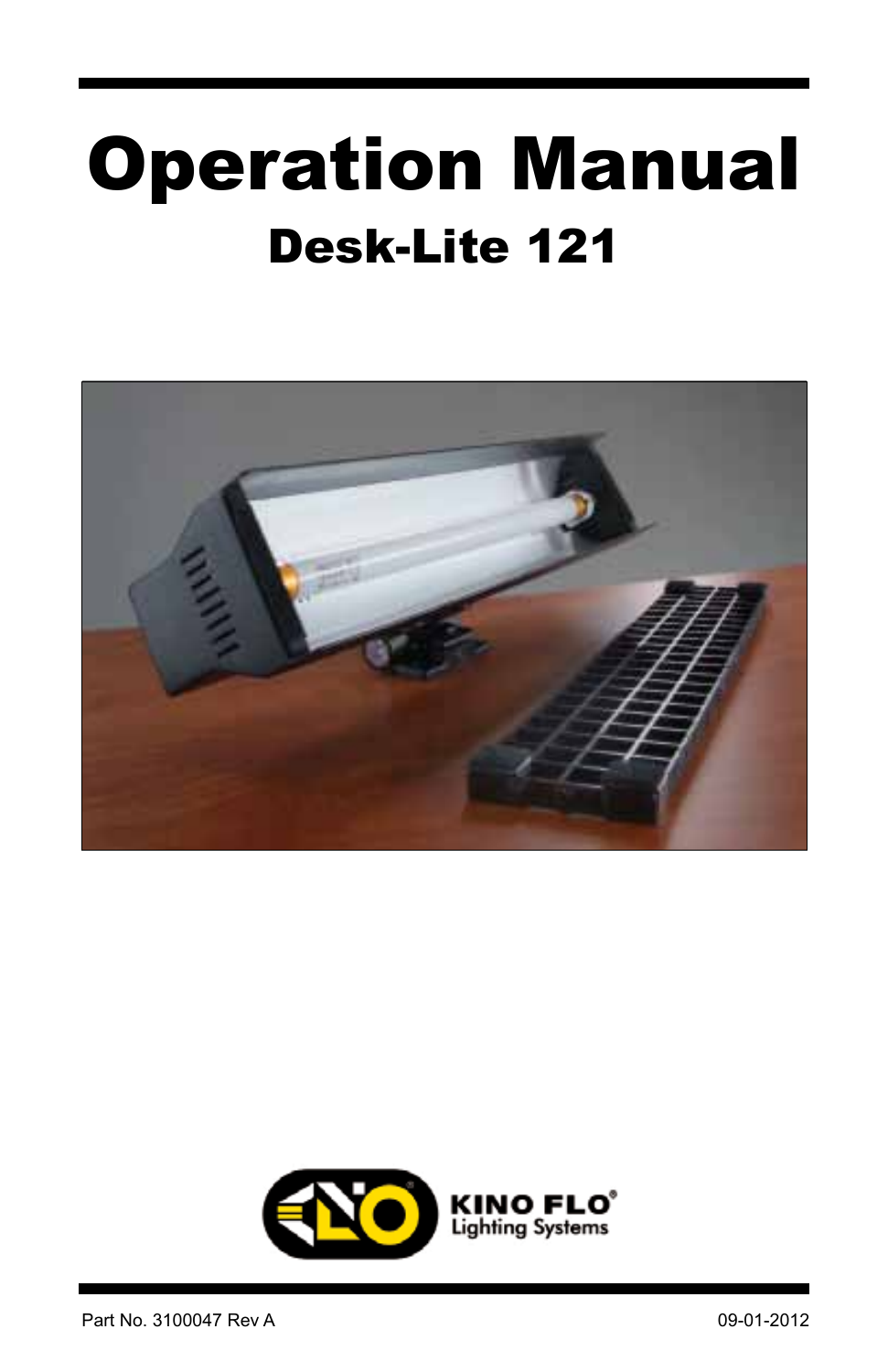# **Fixture Assembly**



**DES-121-120** Desk-Lite 121, 120VAC

**DES-121-230**  Desk-Lite 121, 230VAC



**LVR-D121-B**  12" Desk-Lite 121 Louver/Black (Included)

# **True Match Lamps ®**



**122-K32** 12" Kino KF32

**122-K55** 12" Kino KF55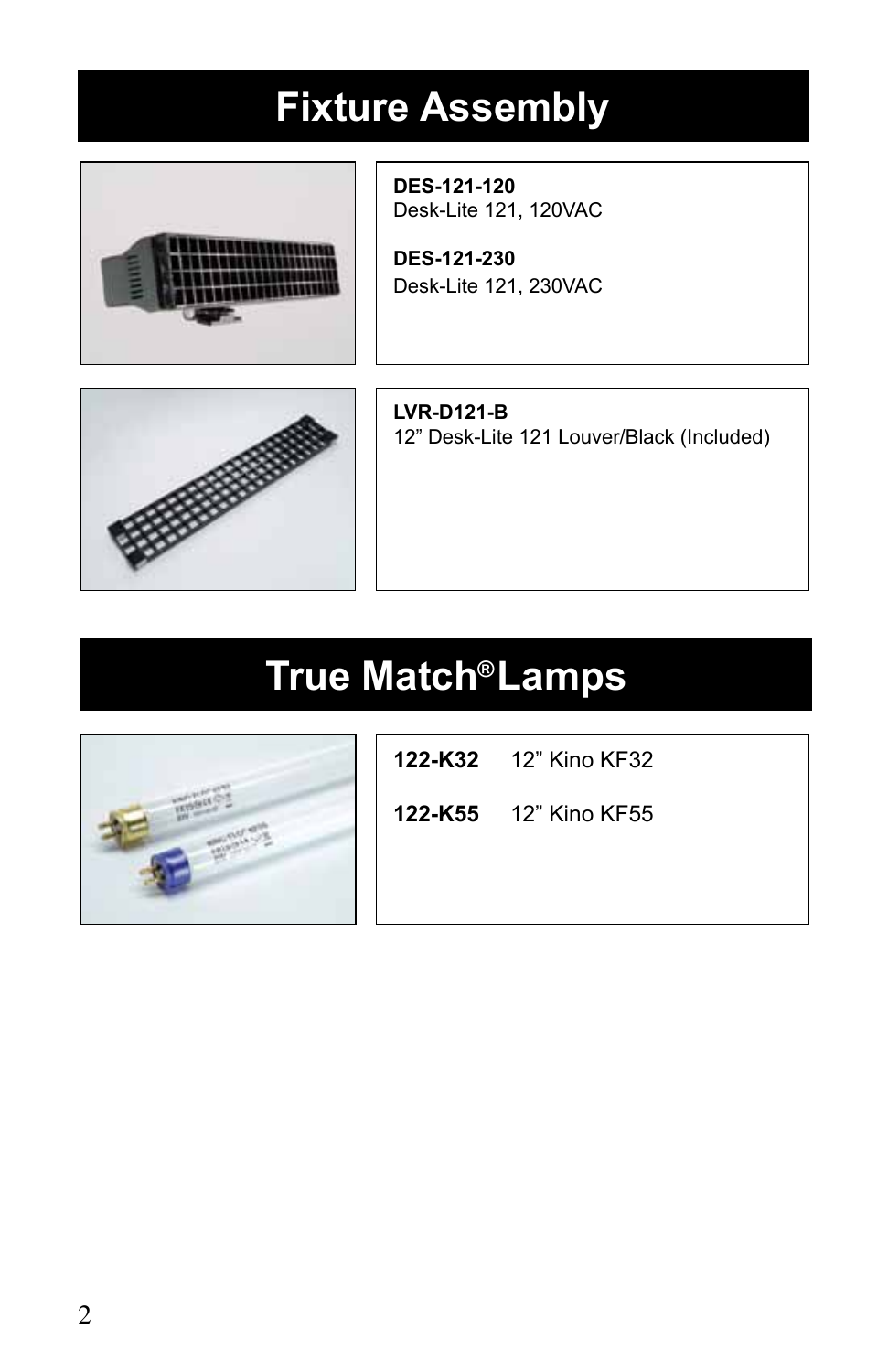# **Inserting Lamps**



Turn power off before inserting or changing out the lamp.

Ensure the black insert on the lamp holder is aligned vertically to accept a lamp.



Insert the lamp into the lamp holder and rotate ½ turn.

# **Inserting Louver**





The louver is held in place by Velcro tabs located at each corner of the louver.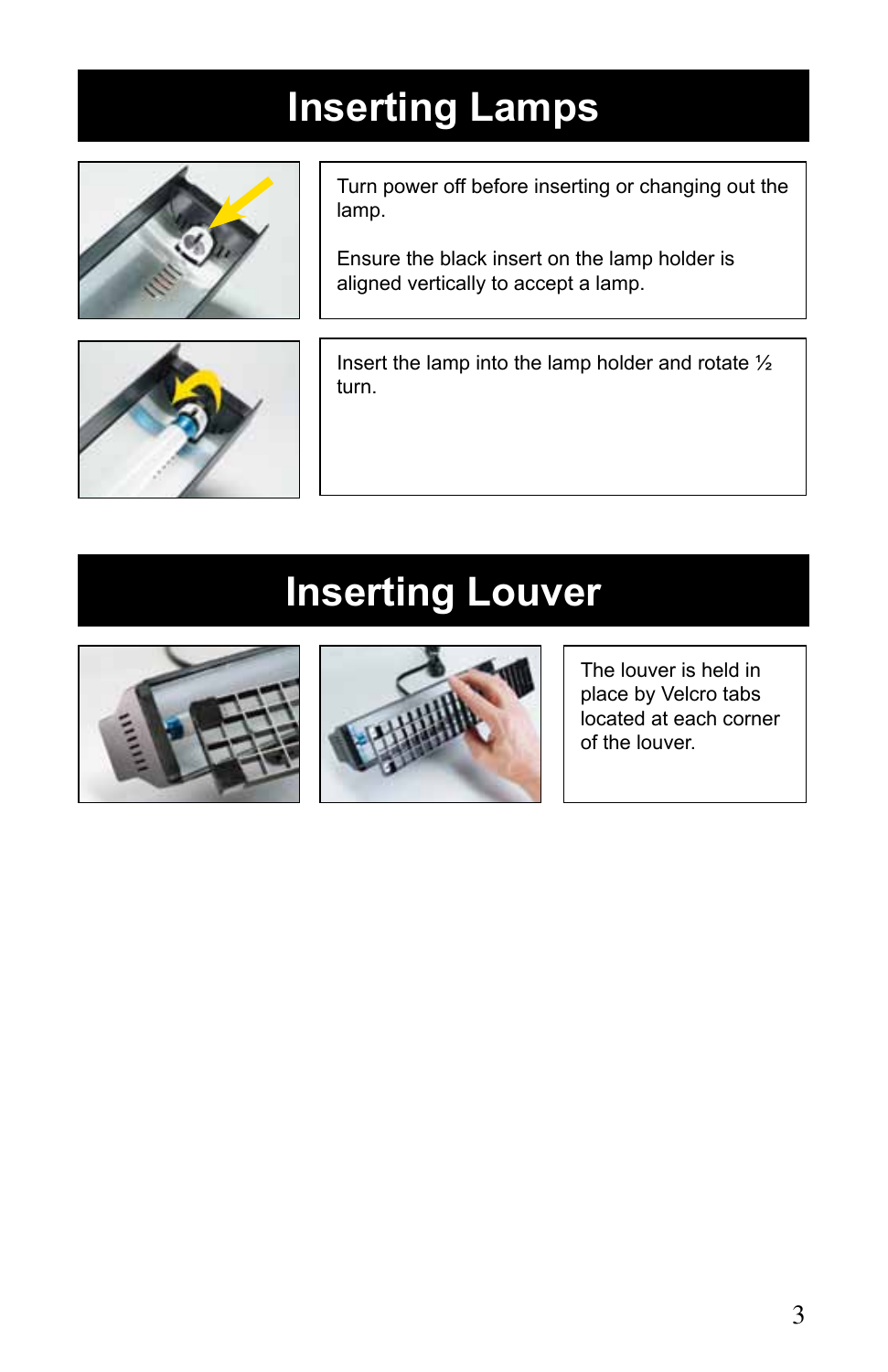# **Fixture Operation**



On/Off switch is lighted when power is present.

Turn power off before inserting or changing lamp.

Fuse: Replace with 2.0A time delay fuse.

#### **Caution For Desk-Lite 121, 120VAC only**

To reduce the risk of fire, electric shock or injury to persons:

- a) Use only insulated staples or plastic ties to secure cords;
- b) Route and secure cords so that they will not be pinched or damaged when the cabinet is pushed to the wall;
- c) Position the portable cabinet light with respect to the cabinet so the lamp replacement markings are able to be read during relamping;
- d) Not intended for recessed installation in ceilings, or soffits; and
- e) The National Electrical Code (NEC) does not permit cords to be concealed where damage to insulation may go unnoticed. To prevent fire danger, do not run cord behind walls, ceilings, soffits, or cabinets where it may be inaccessible for examination. Cords should be visually examined periodically and immediately replaced when any damage is noted.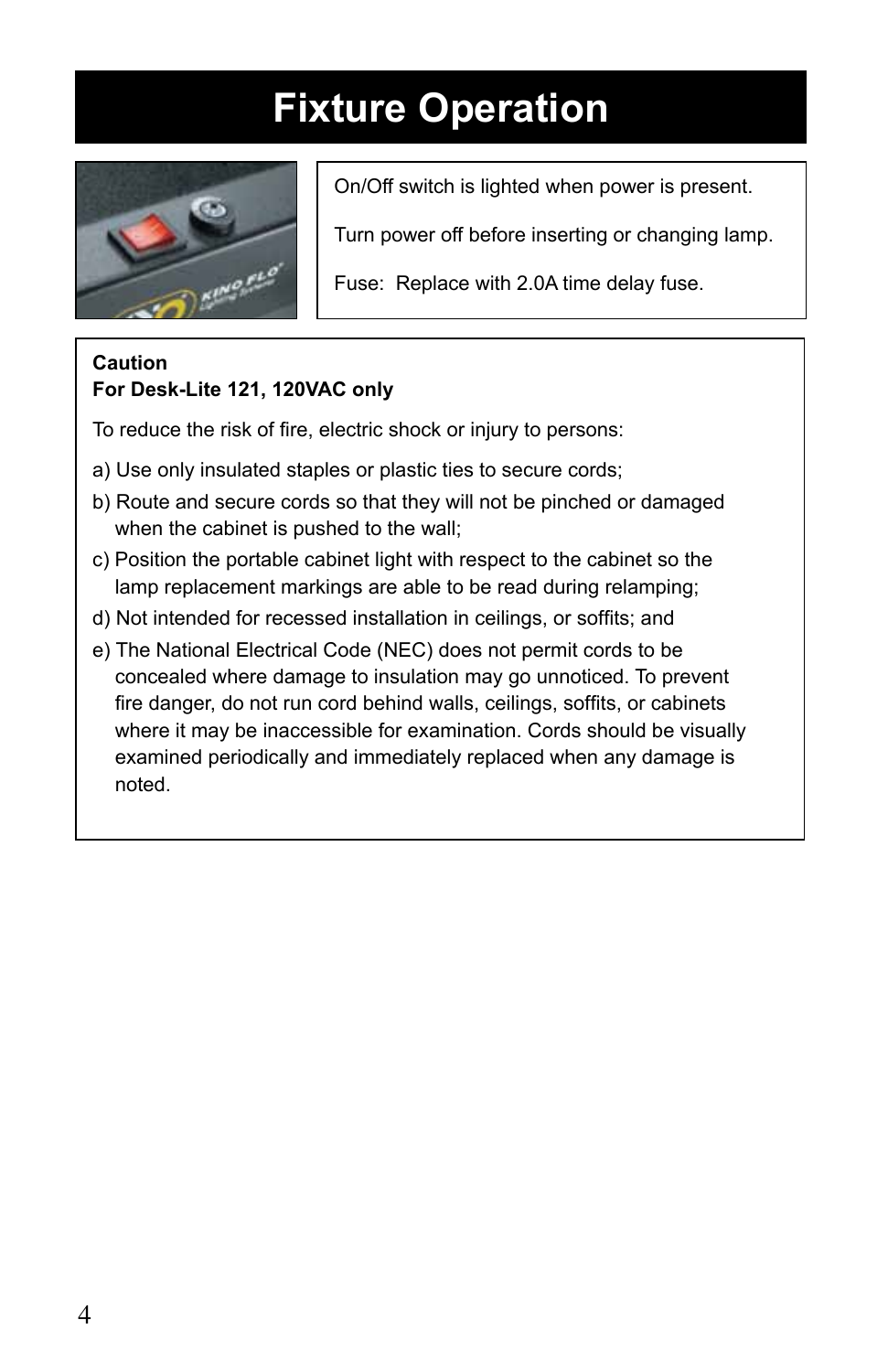# **Applying Gels and ND**



#### **Option #1**

Cut gel or Neutral Density filter to 13.5" x 4" (34 x 10cm).



Use adhesive tape to secure the gel to the outside of the fixture.

Ensure that the air vents are not obstructed.



#### **Option #2**

Cut the gel to 12.25" x 3.25" (31 x 8cm) and place it inside the fixture with the natural curl of the gel pointing down.



Insert the louver to hold the gel in place.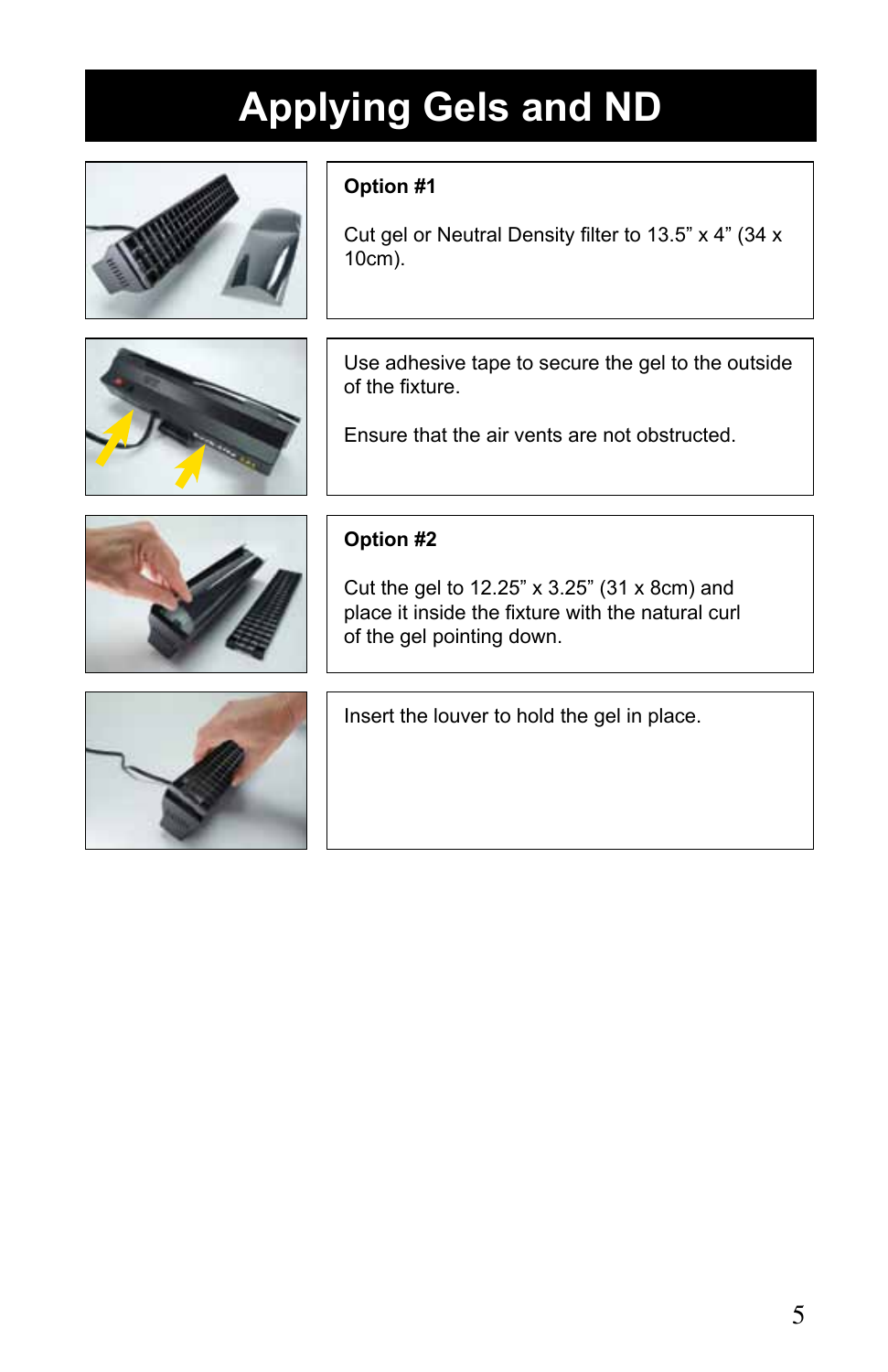# **Mounting**



Adjustable hinge mount has two screw holes for mounting the fixture to a flat surface.



Screws for mounting are included with the fixture.



Fixture hinge tension is adjusted by the central Phillips head screw.

# **Fixture Components & Lamps**



**LVR-121-B** 12" Desk-Lite 121 Louver/Black

### **True Match Lamps ®**



**122-K32** 12" Kino KF32

**122-K55** 12" Kino KF55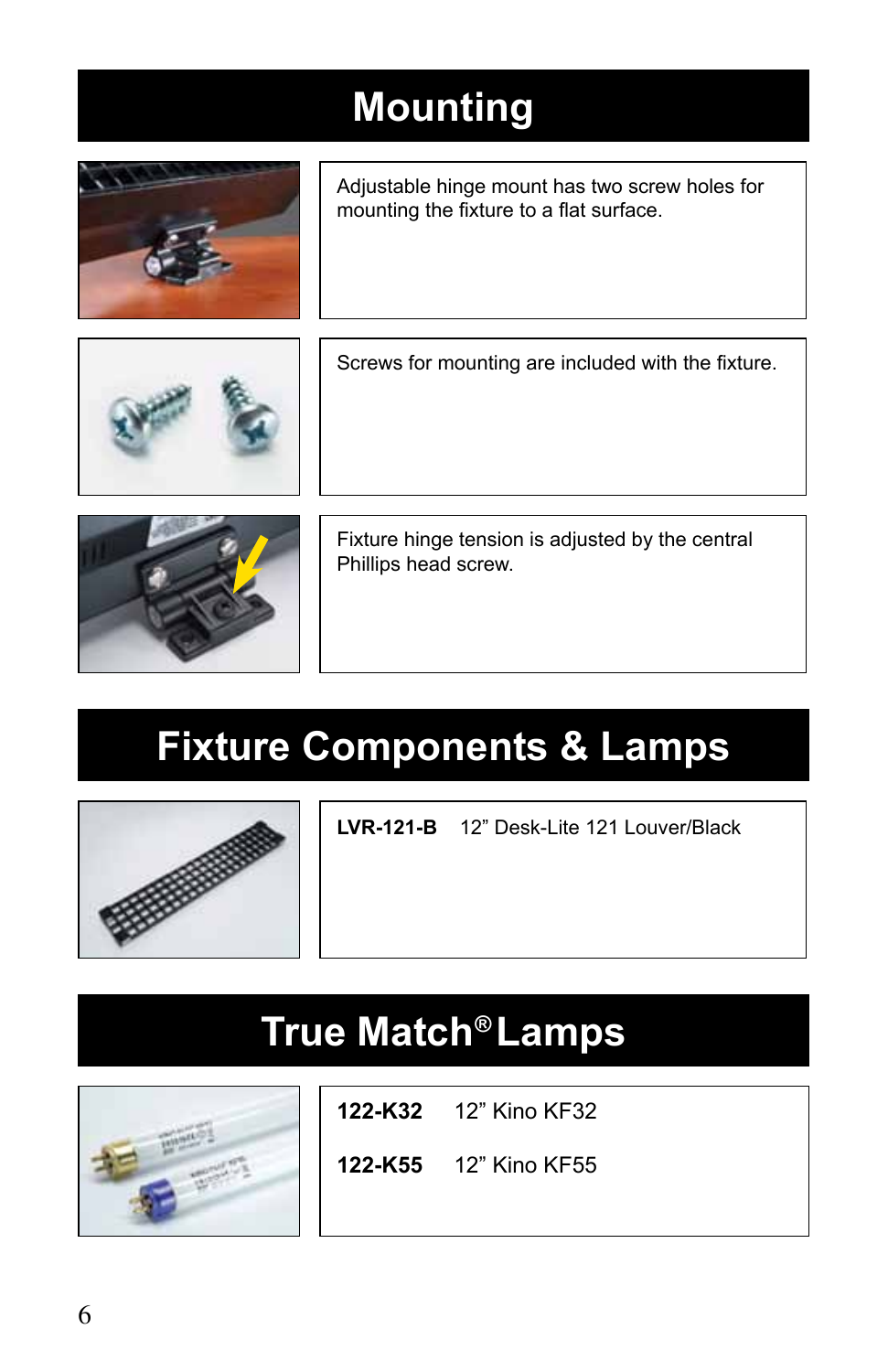# **Fixture Specifications**



| Model         |        | B                |                  |      |                  |                  |
|---------------|--------|------------------|------------------|------|------------------|------------------|
| Desk-Lite 121 | 13.25" | 2.5"             | 2.5"             | 3"   | 3.5"             | 3.75"            |
|               | 330mm  | 63 <sub>mm</sub> | 63 <sub>mm</sub> | 76mm | 89 <sub>mm</sub> | 95 <sub>mm</sub> |

### **Fixture Specifications**



**Desk-Lite 121**

 **Input Voltage:** 120VAC or 230VAC 50/60Hz **Output Frequency:** 48kHz  **Amperage:** 0.3A at 120VAC 0.1A at 230VAC  **Lamp Switching:** On/Off  **Weight w/ Lamp:** 1.6 lb (0.75kg) **Dimensions:**  $13 \times 3 \times 2.5$ " (33 x 7.6 x 6.4cm)  **Lamp Type:** F8T5 12" (305mm)